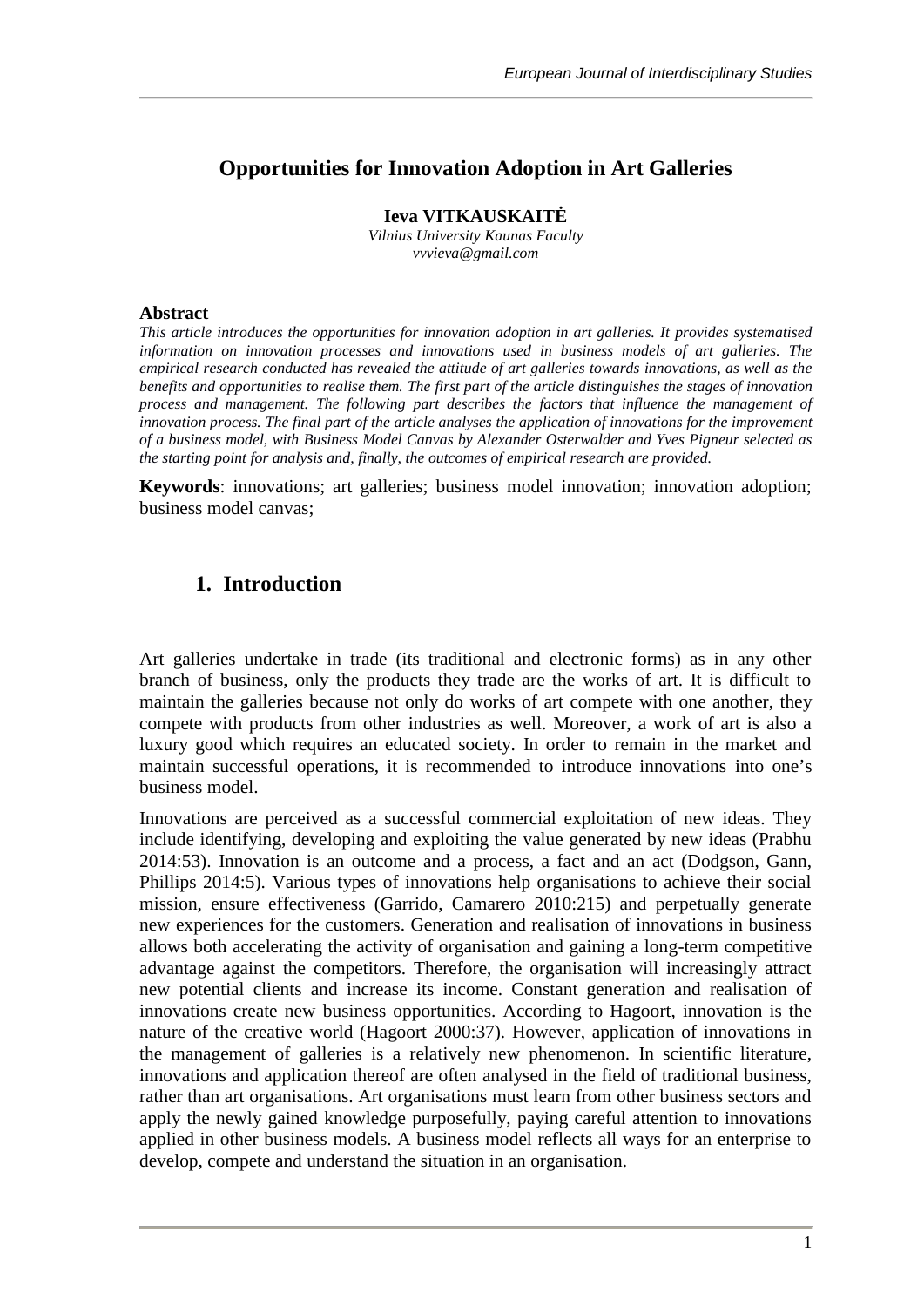The aim of this article is to analyse opportunities for innovation adoption in art galleries. In order to achieve this aim, systematic analysis of scientific literature and quality case analysis have been conducted. Empirical research has been conducted in innovative art galleries of different countries: Lithuania, Brazil and Sweden, yet they are all of similar size (based on the number of employees).

## **2. The Innovation Process: Stages and Management**

Innovations are important to organizations that desire to be competitive in the market. However, they do not occur without an important component, namely, creativity, which can be described as the development of an idea. Von Stamm has derived a formula, stating that innovations = creativity + commercialisation (Von Stamm 2008:1-27). Without creativity there are no new ideas, technologies, etc. It is recommended to take the creativity process into consideration; this process consists of the following stages:

- 1. Preparation identification of the problem;
- 2. Incubation –ceasing to think about the problem continuously;
- 3. Illumination the moment when the new solution for the problem is generated;
- 4. Verification verification of solution's suitability to solve the problem identified (Von Stamm 2008:14).

First of all, the problem is identified, later the ideas are generated and finally the verification of the idea is conducted. In other words, it involves balancing the imagination and analysis (Von Stamm 2008:14), which is important at all times during the innovation process and especially at the stage of idea generation (which is usually one of the first stages of the innovation process).

Innovation process consists of certain stages introduced in **Table 1**.

| Author, year                                | <b>Stages of the Innovation Process</b>                                                                                                                                                                                                                                                                                                                                                                                                                                                                                                                             |  |  |  |  |
|---------------------------------------------|---------------------------------------------------------------------------------------------------------------------------------------------------------------------------------------------------------------------------------------------------------------------------------------------------------------------------------------------------------------------------------------------------------------------------------------------------------------------------------------------------------------------------------------------------------------------|--|--|--|--|
| N. Thom, A.<br>Ritz, 2004                   | 1. Idea generation – finding and pitching ideas;<br>2. Idea acceptation – selection of an idea, creation of a plan;<br>3. Idea realisation – implementation of an idea, its conveyance to the addressees and<br>acceptability control (Thom, Ritz 2004:135).                                                                                                                                                                                                                                                                                                        |  |  |  |  |
| J. Tidd, J.<br>Bessant, K.<br>Pavitt, 2005  | 1. Research on environment, determining the signals of potential innovations;<br>2. Strategic selection of potential innovations;<br>3. Selection of resources;<br>4. Implementation of the innovation, growing it from an idea through various stages of<br>development to final launch $-$ as a new product or service in the external market place<br>or a new process or method within the organization (Tidd, Bessant, Pavitt 2005:41);<br>5. Overview, evaluation of stages completed, successful and unsuccessful cases (Tidd,<br>Bessant, Pavitt, 2005:41). |  |  |  |  |
| R. Tiwari, S.<br>Buse, C.<br>Herstatt, 2007 | 1. Conception – requirement analysis, idea generation, idea evaluation, project planning;<br>2. Implementation – development and testing;<br>3. Marketing – production, market launch (Tiwari, Buse, Herstatt 2007:5).                                                                                                                                                                                                                                                                                                                                              |  |  |  |  |
| N. D. Preez, L.<br>Louw, 2008               | 1. Idea generation;<br>2. Development;<br>3. Manufacturing;<br>4. Marketing and sales;<br>5. Commercial product (Preez, Louw 2008:2).                                                                                                                                                                                                                                                                                                                                                                                                                               |  |  |  |  |

### **Table 1. Stages of the Innovation Process.**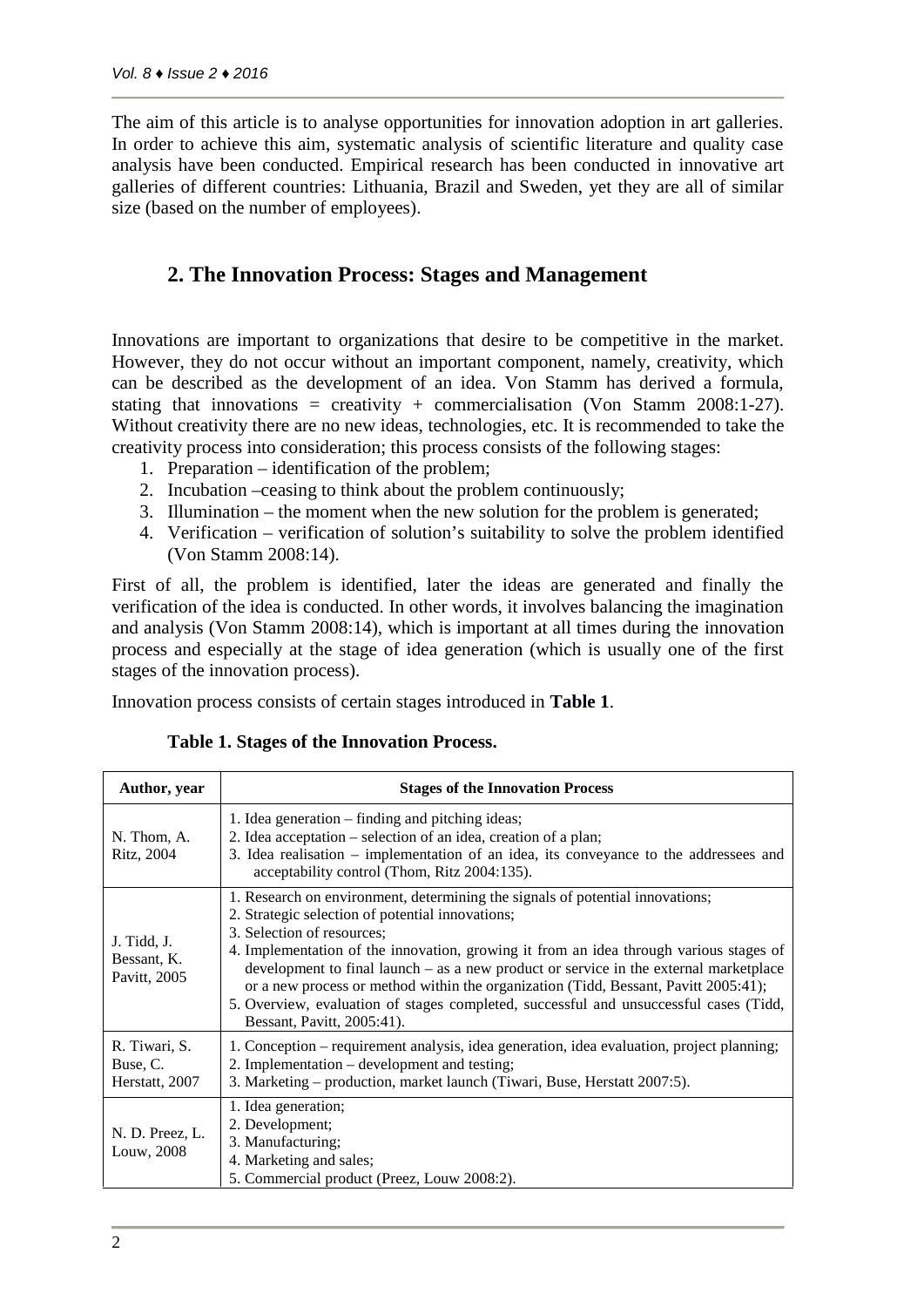| Author, year                                                       | <b>Stages of Innovation Process (continued)</b>                                                                                                                                                                                                                                                                                                                                                               |  |  |  |  |
|--------------------------------------------------------------------|---------------------------------------------------------------------------------------------------------------------------------------------------------------------------------------------------------------------------------------------------------------------------------------------------------------------------------------------------------------------------------------------------------------|--|--|--|--|
| R. Orawski, J.<br>Krollmann, M.<br>Mörtl, U.<br>Lindemann,<br>2011 | 1. Environment screening;<br>2. Opportunity screening;<br>3. Idea generation;<br>4. Idea evaluation:<br>5. Environment screening:<br>6. Go-No-Go for development – when it is decided whether to develop and adapt the<br>innovation or not (Orawski, Krollmann, Mörtl, Lindemann 2011:18). If it is decided to<br>develop the innovation, the stage that follows is the one of implementation / realisation. |  |  |  |  |
| M. Pichlak,<br>2015                                                | 1. Invention – idea generation, problem solving;<br>2. Development – performing a trial, checking feasibility of an innovation;<br>3. Commercialization – market introduction of an innovation (Pichlak 2015:58).                                                                                                                                                                                             |  |  |  |  |

Source: compiled by the author.

According to **Table 1** (*Stages of the Innovation Process*), there is a variety of ways to categorise the innovation process. However, the stages distinguished by all authors are similar in a way that the innovation process usually begins from environment screening, idea generation, followed by evaluation, selection, implementation and launch of an idea and, finally, monitoring and evaluation of all stages completed. The innovation process can also comprise of these elements: activities related to idea generation and their evaluation; it might also include the creation of inventions and their distribution among the customers (Lendel *et al.* 2015:863).

Innovation process is a certain sequence of actions; one of its aims is to generate innovations and to introduce it into a certain activity. It can be referred to as an organized and controlled sequence of activities where inputs in form of innovation ideas are transformed into outputs in form of innovations (Lendel *et al.* 2015:862). It can be said that during the innovation process, a thorough analysis of each element takes place; learning and innovation process is a cyclical and never-ending process. **Figure 1** introduces a simplified model of the innovation process.

### **Figure 1. Model of the Innovation Process**



Source: Tidd, J., Bessant, J., Pavitt, K., 2005. *Managing Innovation. Integrating Technological, Market and Organizational Change. Third Edition.* England: John Wiley and Sons, Ltd., p. 89.

**Figure 1** illustrates the principle that allows laying out the elements of innovation process. It can be seen that the main elements follow in a sequence: learning is always followed by a reaction to it, expressed through new innovations, developments and other aspects. It is noteworthy that the aspect of time must also be taken into consideration. It is recommended to adopt the stages of innovation process as soon as possible, because the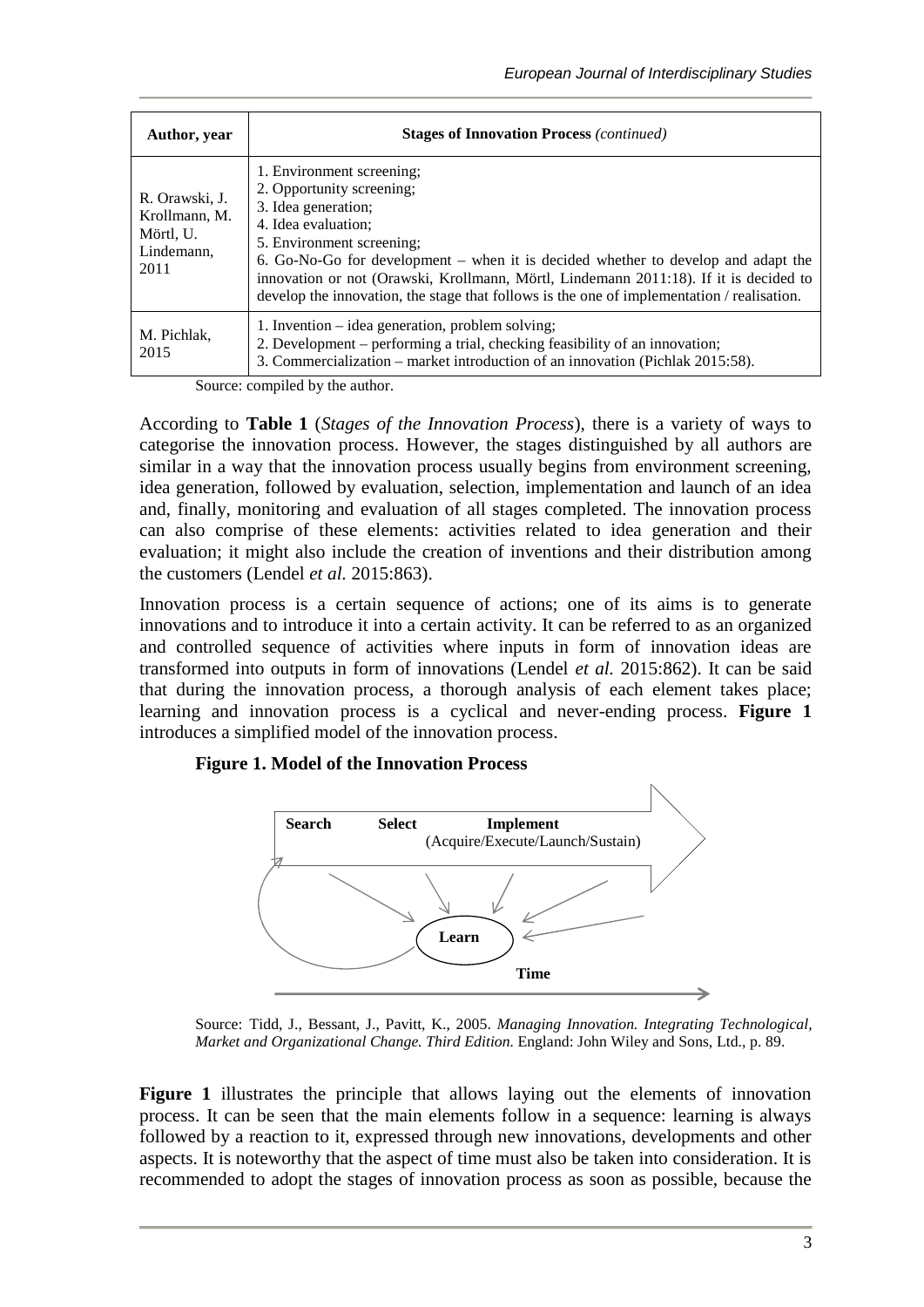market and competition are currently developing very rapidly. In order to ensure the competitive advantage of the organisation by exploiting innovations, one needs to adopt a manifold approach. Goffin and Mitchell (2005) introduced the Pentathlon Framework depicted in **Figure 2**.



#### **Figure 2. The Pentathlon Framework**

Source: Goffin, K., Mitchell, R. 2005. Innovation Management: Strategy and Implementation using the Pentathlon Framework [pdf], pp. 5.

**Figure 2** shows that the Pentathlon Framework consists of 5 elements: Innovation Strategy, Ideas, Priorities, Implementation, People and Organisation. Therefore, innovation management is not a linear process. Innovation strategy, people and organisation influences each stage: ideas, priorities, and implementation. As it is evident from the figure, these stages are laid out in a consequent manner, by initially starting from the idea, and completed with the implementation stage. It is noteworthy that innovation strategy is a part of the overall company strategy. Its generation requires the necessity to take into consideration the needs and time of customers and stakeholders.

When it comes to people and organisation, this element is treated as reinforcing other remaining elements / stages. A company will not be innovative, if its employees will not be motivated, and if the atmosphere in an organisation will not be creative (Goffin, Mitchell 2005:5–6). An organisation must cultivate a certain culture of innovations; for example, the employees must be provided with the conditions to learn, experiment and work in teams. This is noted by Lendel *et al.* (2015) who analysed innovation competence that should be possessed by an organisation. Innovation competence consists of the elements of information assurance, innovation expertise, and performance evaluation (Lendel *et al.* 2015:863). Innovation expertise is related to employees and their experience with innovations. It is noteworthy that these elements are integral parts of management, which in its turn consists of planning, organisation, working with people and controlling them (Lendel *et al.* 2015:863). Therefore, all these elements are also integral to the entire innovation process management. It can be stated that an important part in it is occupied by communication (Lendel *et al.* 2015:864). It is evident that good communication helps to ensure better handling of innovation management and to avoid misunderstandings related to miscommunication of employees, misinterpretation of information and similar problems. Good communication allows successful results in an effective control (Catalunya Innovacio 2003:78). It also allows obtaining accurate information, seeing the results of activities carried out, the risks encountered and ways to neutralise them. It is noteworthy that innovation process is not always uniform; its individual aspects might differ, depending on certain sectors, the size of organisation, its strategy, innovation type, previous experiences and other factors (Pavitt 2003:4); therefore, its management is dynamic and there cannot be one pattern for it.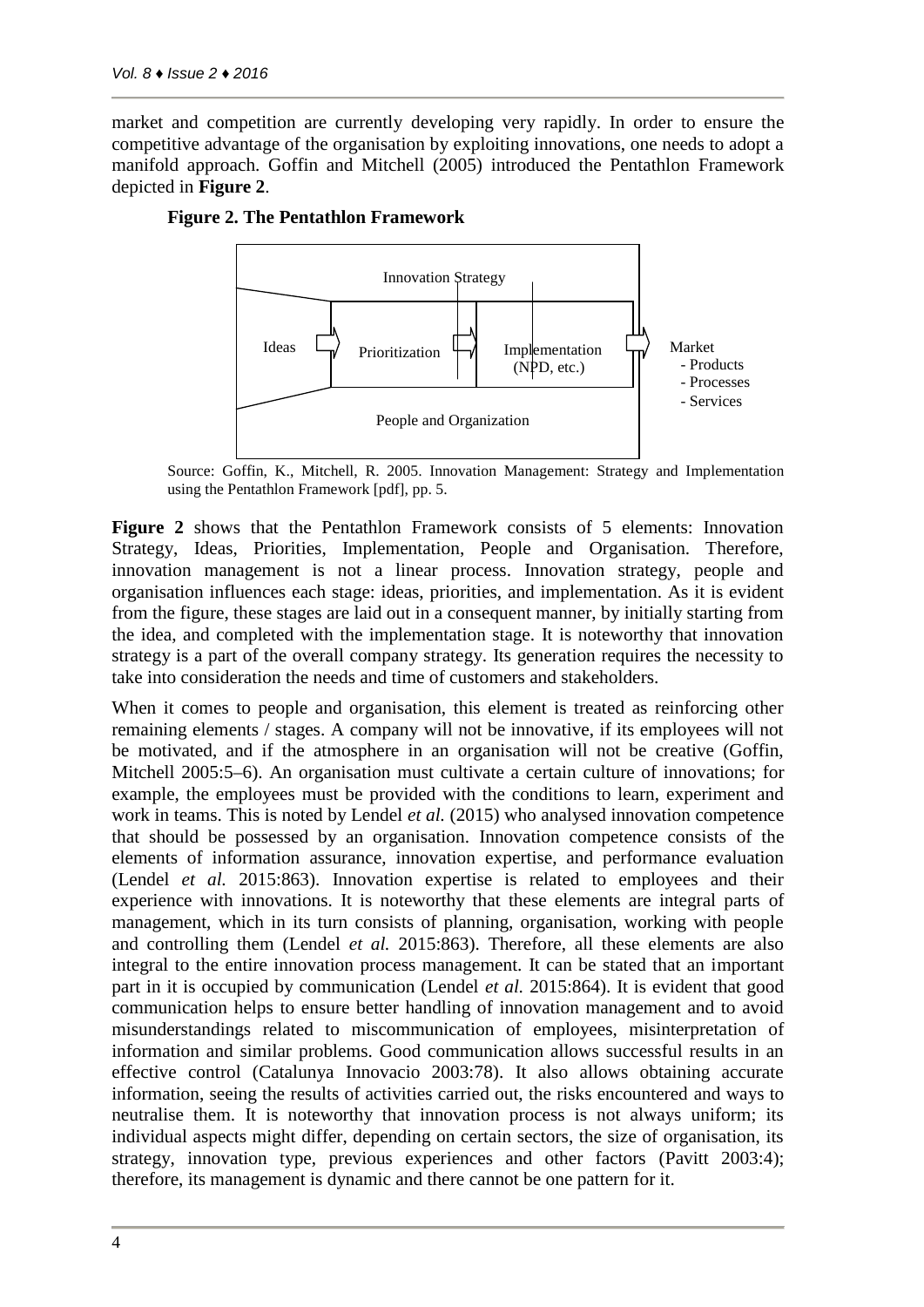In conclusion, innovation process consists of the following stages: exploration of the environment, idea generation, idea assessment, selection, idea implementation, launch, monitoring and evaluation of all stages completed. Innovation process is a certain sequence of actions the aim of which is to create and apply innovations in the process. The Pentathlon Framework comprises of 5 elements: innovation strategy, ideas, priorities, implementation, people and organisation. Innovation process does not always follow the same pattern; it might differ in many aspects, depending of the size of organisation, its strategy, innovation type, experience, etc.

# **3. Determinants of the Management of the Innovation Process in Art Galleries**

The innovation process is connected by internal and external actions which boost / aggravate the entire innovation adoption process (Sapiegienė *et al.* 2009:242). **Figure 3** features the environment in which a new process / service is developed. As it is evident from the figure, the main innovation process depends on the national innovation environment and internal factors of organisation. Also adoption of innovations can be affected by the international environment (for example, the policy pursued by the European Union).



### **Figure 3. The Creative Factory Concept**

Source: Galanakis, K. 2006. Innovation process. Make sense using systems thinking. *Technovation,* p.1231.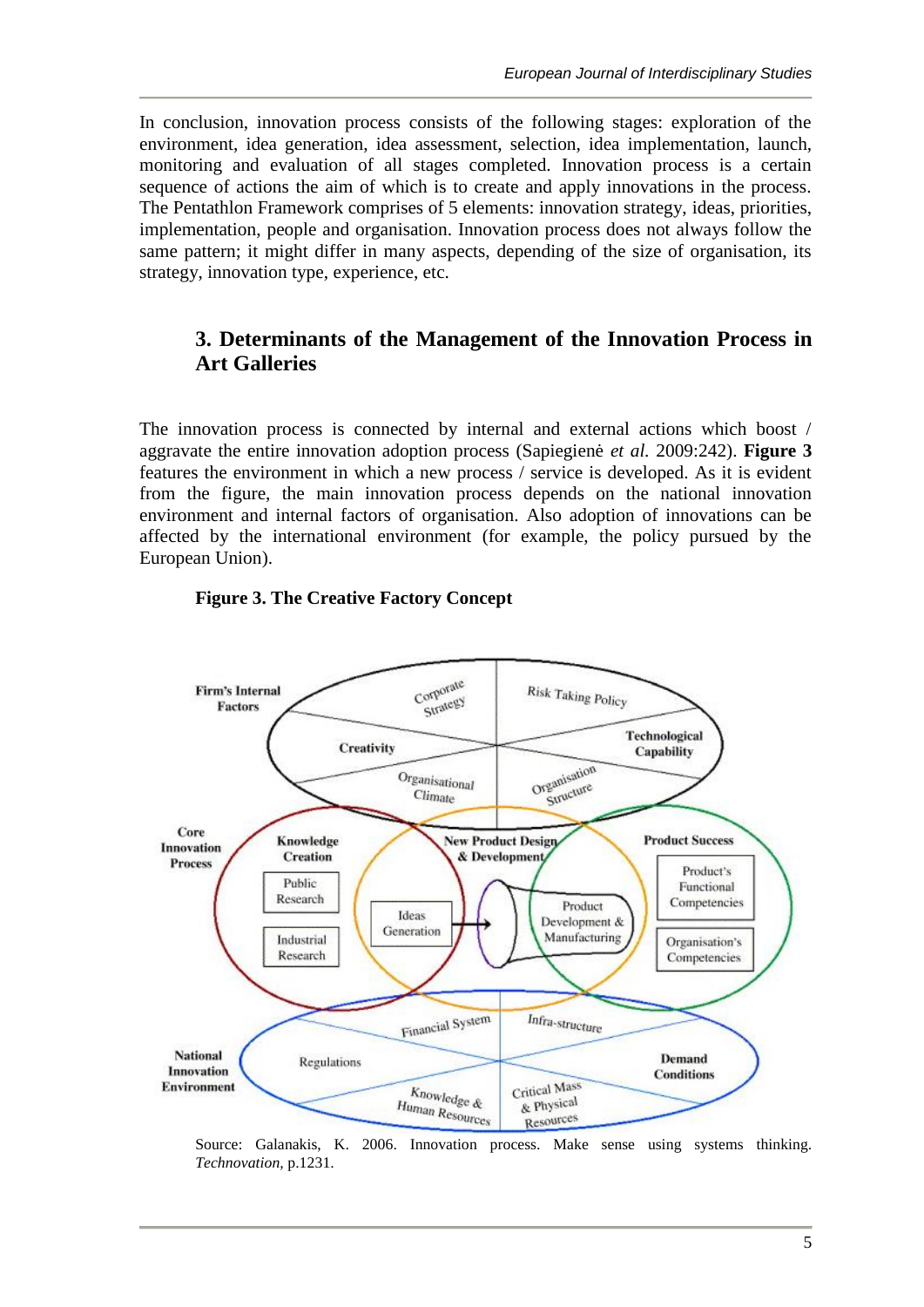All possible factors depicted in the **Figure 3** are included into the process of the adoption of innovations. It is insufficient to conduct research, generate an idea and realise it. The success of a product / service depends on the national policy, infrastructure, human resources, etc. For example, the atmosphere of organisation contributes to the promotion of creativity, while the strategy of innovation adoption is included into the organisation strategy, etc. In order for innovations to be sustainable, the environment for a successful innovation to develop must be a favourable one.

It can be said that when implementing innovations, the organisation might encounter resistance from within, because innovating activities mean changes. Employees can treat it as a threat related to their work (Jakubavi ius *et al.* 2003:14). Of course, it depends on the innovation type; for example, adoption of innovations in organisation management or a business model. Therefore, in this case, the greatest role is played by managing authorities and how they communicate with employees.

The artists usually work at the gallery they are affiliated with; a gallery usually curates the artists (sell their works of art, represent them in art fairs of other countries, etc.). In this case, the supply of the works of art is generated and thus an innovation is created. Sustainability of innovations process depends on the following components:

- Creator and the creative team: their knowledge and abilities will determine whether the work of art will turn into a successful innovation, whether a bond will be formed with the users and sellers (i.e. the gallery and its clients);
- Creation resources: necessary resources;
- Creative process;
- Management of creative process: planning, organisation, monitoring of creative process, etc.;
- Creative medium in organisation (ernevi i t, Strazdas 2013:131-132).

It is the internal environment in which the creator creates the work of art; however, the external environment contributes as well:

- Another organisation which might be included into the creative process; the creative medium created by the city;
- Country's political, economic, technological and social environment  $($  ernevi i t, Strazdas 2013:132).

It is noteworthy that a work of art that has been created must find its way to the customer. If there is no customer for the work of art, there is no sustainability of innovations as well, and innovation is thus deemed to be a failure. The creation and trade in the works of art are closely related: when creating the work of art, the trade in it and realisation in the market is simultaneously planned as well. Trade innovations that would enable successful trade in the works of art are possible as well. They also have internal and external factors that would determine sustainability of innovations. All actions must be encouraged and favourable to the innovation in progress, as it is the only way to create a sustainable innovation.

According to Ragauskas and Krau ionien (2008), whose approach is based on the research conducted by Mansfield, successful creation of innovations and realisation thereof can be achieved only when there is a qualified manager in charge who puts the success of the project above everything else (Ragauskas, Kriau ionien 2008:85–100). The point of view, vision and coordination of the manager determine the nature of innovations and their culture (Bandzevi ien  $2011:39$ ). He / she must be the conductor of the entire process of innovation adoption, because each employee or a group thereof must work in accordance with a well-planned scheme of the entire activity.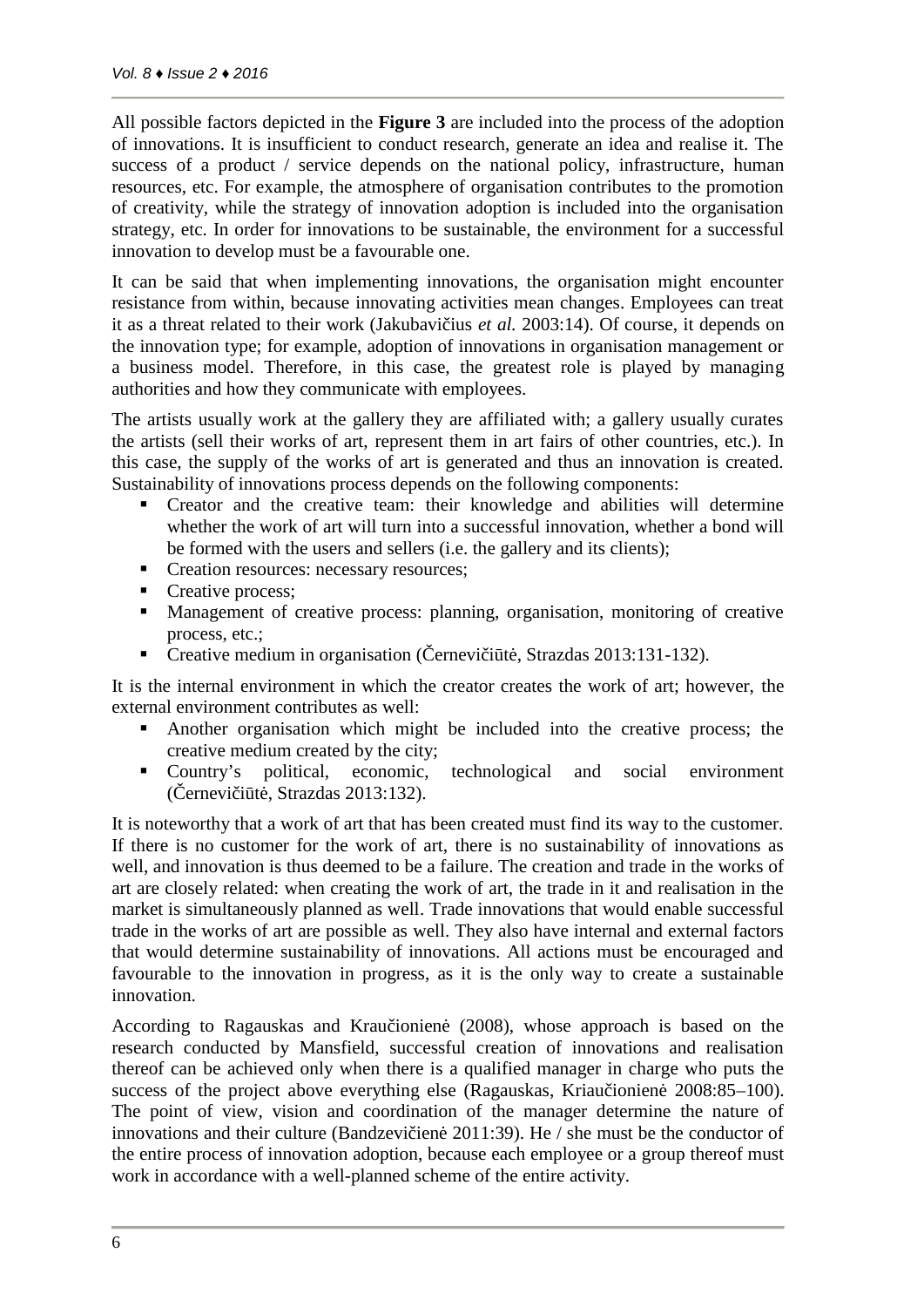As it has already been mentioned, innovation generation requires creativity that can be developed only in a suitable cultural environment of an organisation. It is assumed that persons working in art galleries are inherently creative. However, this does not mean that all problems will be successfully solved or insights about a successful innovation will occur. Even though art galleries are usually small organisations, but management practice, distribution of tasks (at least among several employees), etc. are important as well. The work atmosphere determines whether innovation projects are implemented successfully.

If a gallery curates artists, it can encourage them to create more innovative art forms by the motivational means of financial resources. This way, they will not have to concern themselves with financial resources to acquire necessary tools and similar issues and thus a favourable medium for innovations to appear in the art form will occur.

There are four main aspects of the atmosphere in an organisation:

- 1. Interpersonal relationships;
- 2. Nature of hierarchy: whether there is the team spirit, how the solutions are found, etc.
- 3. Work nature;
- 4. Support and reward: whether the work is evaluated, etc. (Ahmed 1998:31).

In conclusion, adoption of innovations is affected by internal factors of organisation and external environmental factors. Successful adoption of innovations in the art gallery is possible with a qualified manager, a leader, in charge, as he/ she organises the innovation process. Creativity arises in a suitable environment of organisational culture. The following main aspects of organisational climate are distinguished: interpersonal relationships, nature of hierarchy and work, and support and reward.

# **4. Application of Innovations Perfecting Business Models**

Art gallery is at the centre of the art economy. It is an intermediary between the artist and the buyer. In literature, art galleries are classified in accordance with certain features that reflect a particular business model. Moureau and Sagot-Duvauroux (2012) distinguished three types of galleries:

- 1. **Point-of-sale galleries**: the main role is that of an intermediary. First of all, they organise exhibitions. Galleries of such type rarely support artists but can trade in the works of art. The aim is to draw the contract with the artists in order for the artist not to leave for another gallery; moreover, it also develops small collaboration networks. Artists are selected in accordance with the opinion of critics and advertising.
- 2. **Promotion galleries**: first it promotes the innovatory / innovative art. The managers usually have degrees in art history and critique, etc. Galleries collaborate with different galleries abroad, and participate in art fairs and other art events. Selection criteria for artists are represented by the previous activity of the artist and his / her career. The activity is risky.
- 3. **The springboard gallery**: they are usually non-profit galleries that support themselves from subsidies. Such galleries provide starting points to art students. They sometimes introduce more famous artists and collaborate with other galleries and do not require financial investment from artists (Moureau, Sagot – Duvauroux 2012:48-50).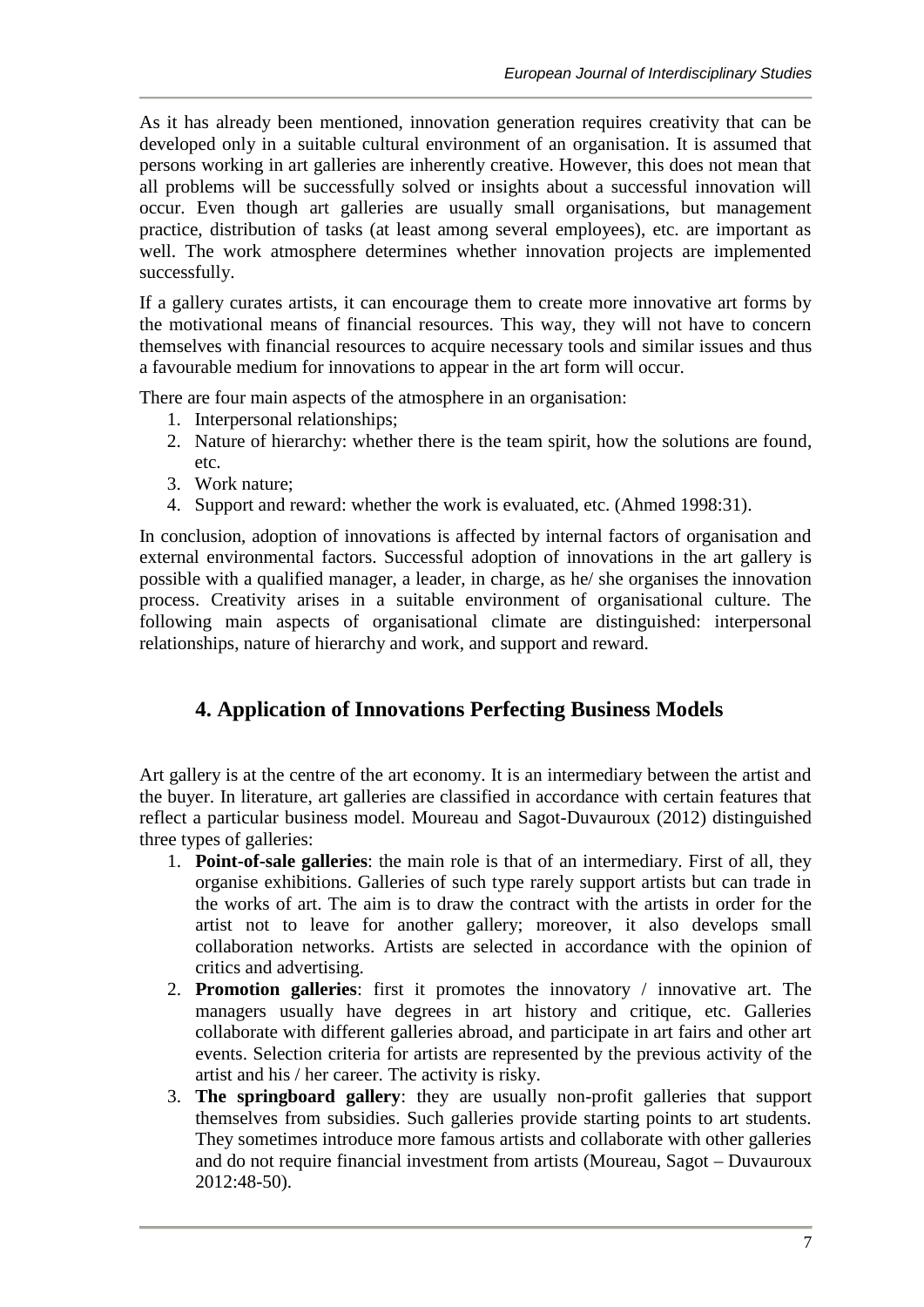This is not the only classification of galleries. Resch (2011) who based his categorisation on other authors introduces four different categories which also reflect a certain business model of a gallery (creation of value):

- 4. **Alpha "brand gallery"**: in the primary market, it works with the highest-level works of art (of living or late authors), and sets the highest prices. It is one of the main players in the secondary market. It conducts high-scale sales, investment, and works with a lot of collectors. It is a globally known gallery;
- 5. **Beta "the gallery of trends"**: in the primary market, it works with high quality works of art (of living or late authors) and can regulate art trends. It undertakes in resale in the secondary market, collaborates with other galleries, museums and collectors;
- 6. **Gamma "main street gallery"**: in the primary market, it works with those works of art which have not been suitable for other galleries (Alpha and Beta galleries). In the secondary market, might be of the same level as Alpha or Beta gallery but it does not have constant collectors, collaborations with other galleries and museums. It is not a globally known gallery;
- 7. **Delta "vanity gallery"**: in the primary market, it works with all artists who pay for exhibition. This gallery does not participate in the secondary market, does not have collectors and does not collaborate with museums (Resch 2011:52-56).

Most art galleries participate in the global market, where competition is even harsher. Therefore, in order to gain a competitive advantage and stay in the market, organisations use innovations in business models.



#### **Figure 4. Canvas of a Business Model.**

Source: Osterwalder, A., Pigneur, Y. 2010. *Business Model Generation.* New Jersey: John Wiley & Sons, pp. 18-19.

A business model and innovations reflect how an organisation creates the value and organises its resources to create it (Schiuma *et al.* 2015:12). In this article, the Business Model Canvas by Osterwalder and Pigneur has been selected as a reference point, according to which an organisation can create its own business model. The canvas consists of 9 main blocks showed in **Figure 4**.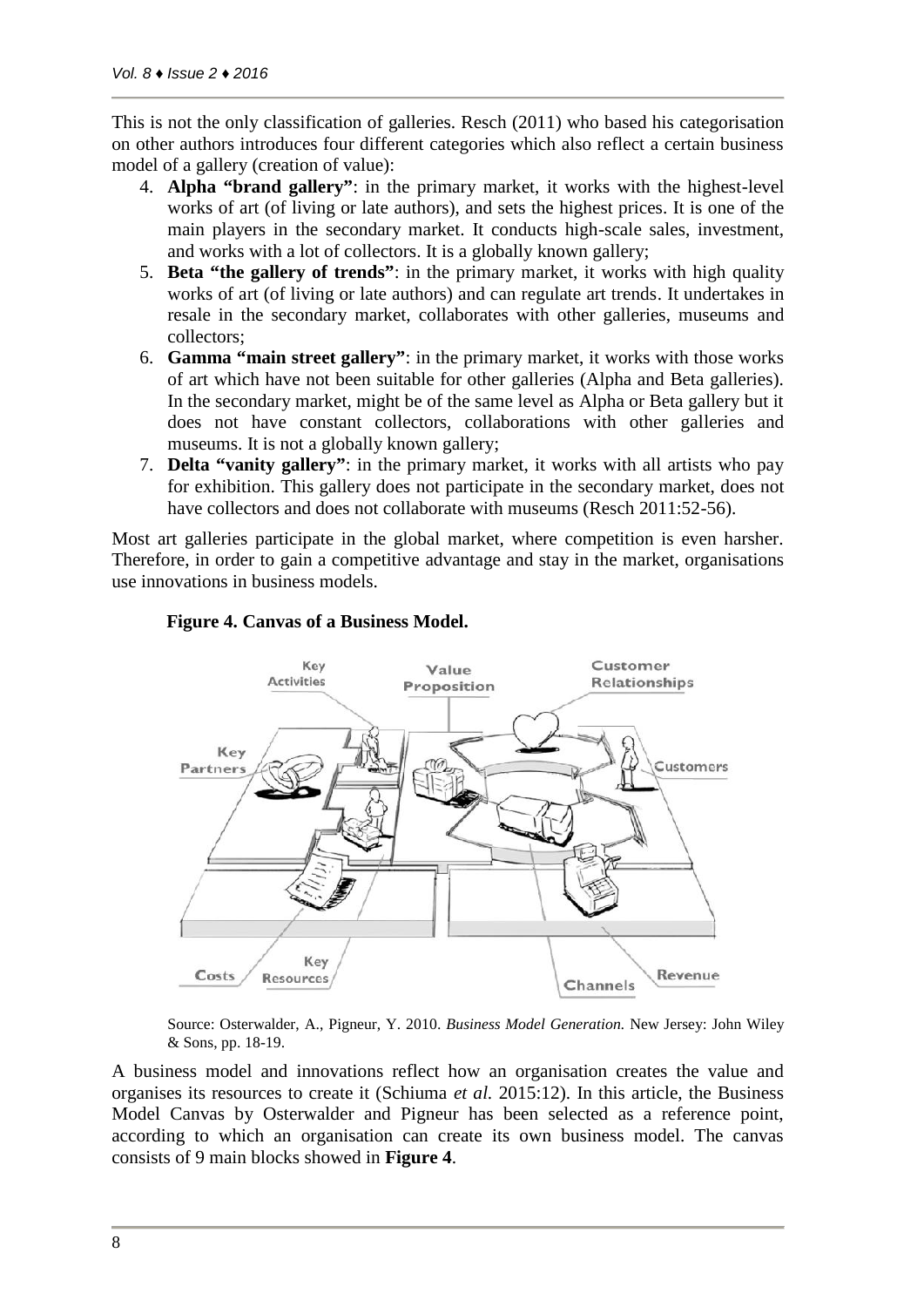The Business Canvas Model depicted in **Figure 4** is also a tool of entrepreneurship which allows defining and discovering new business models. Not only does an organisation have to focus on product innovations and technologies, it must also implement innovations in a business model as well, provided it wants to increase its competitiveness in the market and develop its activities further on.

According to Figure 4, all blocks of the business model are interrelated. Osterwalder and Pigneur started from the block of **Customers** (Osterwalder, Pigneur 2010). Customer is at the core of the business model. There is no company without customers. The company must determine its customer segments and their needs as they will come into focus when creating the products and value offers (Osterwalder, Pigneur 2010). The audience and its development must be one of the key sustainable elements in the strategy of art galleries (Royce 2011:29-30). It is important to work on the development of the audience because it strengthens the connection and bond with the existing audience and the variety thereof which might result in attraction of new customer groups (Bakhshi, Throsby 2010:56). In order to ensure an easier access to the customer, Dümcke (2015) recommended an innovation called gamification. This means that the use of game elements which have nothing to do with the gaming industry (Dümcke 2015:10). It employs certain game elements adapted in various activities. This way, it is possible to change the customer behaviour (Gatautis 2015). Art exhibitions and introduction of works turn into some sort of game.

The segment of potential clients can be identified in accordance with the following factors:

- Demographic and geographic criteria;
- Personality and life-style;
- Customer benefit and shopping behaviour;
- Social and economic status (Schiuma *et al.* 2015:14).

The following block is the **Value Proposition** (Figure 4) which defines what value is generated and offered for a certain segment of customers. It is a reason why customers should select this particular organisation instead of any other. The values can be related to quantity (for example, price, and the speed of the services) or quality (customer experience) (Osterwalder, Pigneur 2010:22). In this block, various innovations are also possible in art gallery value proposition. Giesen *et al.* (2007) who analysed innovations of business models suggested a type of innovation called the industry model, i.e. innovation of industry value chain and switching to another industry. It includes modification of an existing content and creates a completely new one. For example, Virgin has started from a records studio and switched to the railway industry and other business areas. The company encompasses several different business areas (Giesen *et al.* 2007:27–28). Art galleries can also include several different business areas but they are also related to their main area of activities. Cultural innovations are also possible: new interpretation of meanings of works and events that allow crossing art disciplines, conferences and other activities (Coblence, Sabatier 2014:13).

Art galleries are related to experiences. Customer experience can be stimulated by using various means, while their knowledge is combined with an emotional response. The customer wants to receive a freedom of choice; therefore, galleries must provide it by offering as wider variety of products as possible and increasing the use of new technologies in the consumption of art. Resch (2011) noted that customers are afraid that they will find art galleries boring and they will simply waste their time and money.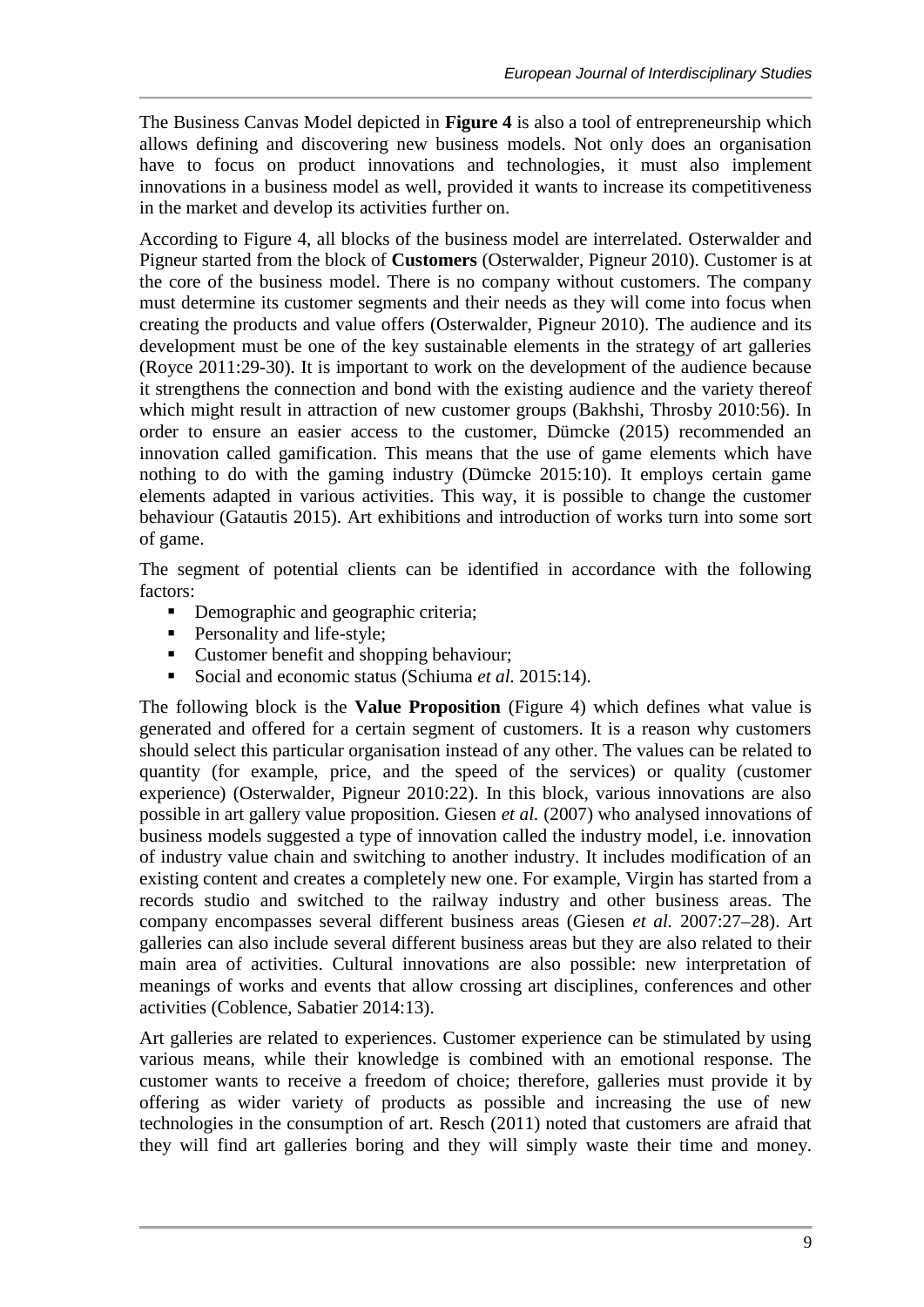Moreover, a lot of people in art galleries feel uncomfortable as they lack knowledge and experience (Resch 2011:152).

Further in the Business Model Canvas (Figure 4) an important role is played by the **Channels** selected, i.e. in what way the value offered will be introduced. **Customer Relationships** can also be considered, since the channels used also help to maintain relationship with customers. It is important for art galleries to establish a connection with their visitors. The aim is to maintain the existing and attract the new customers and thus increase sales. Collaboration with customers can be supported by various means, for example, when customers communicate directly with the representative of customer service, seller or indirectly through the provision of all means necessary for the customer (Osterwalder, Pigneur 2010). Various technological means are used, for example, mobile marketing, web 2.0 applications, etc. (Schiuma *et al.* 2015:14).

According to this Business Model Canvas (Figure 4), the Customer is at the core of the business model, while the flow of revenue is its artery. Product / service price is determined in accordance with the value and willingness of each customer segment to pay for it (Osterwalder, Pigneur 2010). However, there is a problem faced when selling works of art, namely, determination of price. There exists more than one way to determine the price of a work of art. The price is determined by various factors, for example, how recognised is the name of the author, artistic quality of work, professionalism, rarity, etc. All works of art cannot be expressed through one formula and physical indicators (Vitkauskaitė 2015:10). Plenty of factors must be taken into consideration: the work of art itself, its symbolic and artistic significance, without much regard to the expectations of most of the customers. However, certain incentives can result in the loyalty of them, i.e. making them return to the same gallery again and again (Resch 2011:161). For example, after an exhibition, a visitor brings home some gift and thus remembers the exhibition and the gallery. It is also possible to create a system for buying the works of art, when the visitor purchases a work of art also receive a symbolic gift free of charge. For example, if a person purchases an expensive painting, an invitation to the VIP opening of the next exhibition might be presented as a gift. The value of a gift might vary and depend on the value of an object purchased. This way, the customer is encouraged to purchase the works of art from the same art gallery. According to Resch (2011), the marketing of art galleries can take advantage of the happy hours, when the price of some works of art are reduced for a limited amount of time, thus encouraging an impulsive purchasing of the said works (Resch 2011:166). However, the use of this model might pose some risk as it might have a negative effect on artist's reputation. Art galleries are also advised to take advantage of franchise which is a relatively new concept in the sphere of art (gallery business). It is used most frequently in the sphere of traditional business and cinema industry. However, a gallery can also try to exploit this source of income (adding it to the block of key resources) by signing the franchising contract with other companies.

The following block of the canvas is the aforementioned **Key Resources** which defines the most important resources necessary for a business model to be adopted and operating (Osterwalder, Pigneur 2010:34). The resources are categorised into human resources as well as material, financial and intangible resources. When it comes to human resources, it is noteworthy that even in England the activities in the art sector are not managed that well and the general level of entrepreneurial skills is rather low (Royce 2011:29-30). This means that employees do not develop their business skills and the shortage of the experts in art managing can be felt.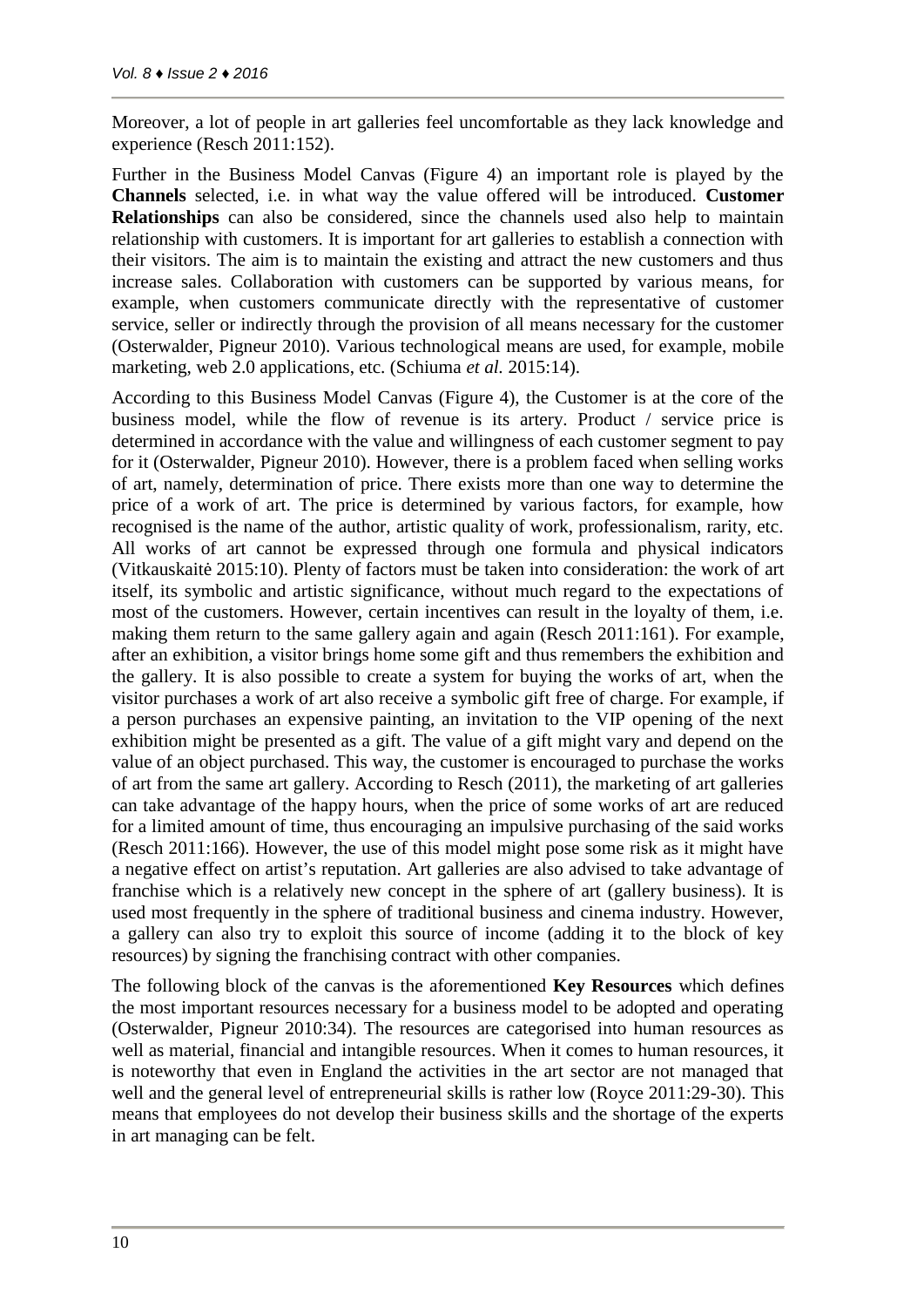One of the innovations included into the key resources is called crowdsourcing (Dümcke 2015:6-8), i.e. voluntary services. Another one is called crowdfunding, when various platforms of crowdfunding are used (e.g. Kickstarter), where the author introduces his or her idea and the amount of money necessary to realise it. People who like the idea can fund it by a certain amount (Galdikien 2014).

There is also a block of **Key Activities**, which might include production (activities related to making a product and the production process itself), problem solution (dominating in the service sector), and platform / network. Finally there is the block of **Key Partners.** This block defines the main partners and providers (Osterwalder, Pigneur 2010:37-39), distinguishing three forms of collaboration:

- Horizontal collaboration refers to partnership between competitors in the same level as compared to the value created;
- Vertical: advanced / behind in the creation of value chain;
- Lateral: partnership between companies from various areas or businesses (Schiuma *et al.* 2015:17).

Partnership among organisations from different areas enables promotion of brand in different areas of the industry (Schiuma, Bogen, Lerro 2015:17). The name of the art gallery can reach a wider audience and attract new clients.

The final block in Business Canvas Model is **Costs** which specify all the costs of the business model. If the costs exceed the revenue, organisation experiences losses and a radical change of the current business model must take place.

One type of innovations found in the scientific literature is the enterprise model, i.e. the change of rules in the value chain, modification of the systems related to the relations with the clients, suppliers and employees and competitors (Kinderis, Jucevi ius 2013:90). It partly confirms that it is possible to adopt innovations in all areas of the activities of art galleries.

It is noteworthy that both the upcoming and already adopted innovations should be evaluated (irrespective of the block of the business model into which they have been introduced). Evaluation should take into consideration both the customers and competitors. However, Castaner and Campos (2002) raised a question about evaluative criteria of art innovations, since they do not have a clear referent for comparison, as opposed to technological innovations which have clearly defined competitors to compare the innovations against them. There are three competitors of art innovations or referents:

- 1. Cosmopolitan referent (all organisations in the field across world);
- 2. All local organisations;
- 3. Self-referent (comparing the current and previous activities within organisation (Castaner, Campos 2002:31).

Art innovations are usually evaluated by art critics. If the third referent is taken into consideration only, it contradicts the definition of innovations. It means that an art gallery can exhibit works of art of other world-renowned artists (not their own) which have not been exhibited in the gallery and claim that it is an innovation. Therefore, it would be erroneous to compare innovations against this referent only; other referents must be taken into consideration as well.

In conclusion, there are various ways to classify galleries which reveal a certain business model: there are point-of-sale galleries, springboard galleries, promotion galleries, *alpha* (brand gallery), *beta* (the gallery of trends), *gamma* (main street gallery), *delta* (vanity gallery). The Business Model Canvas by Osterwalder and Pigneur consists of nine main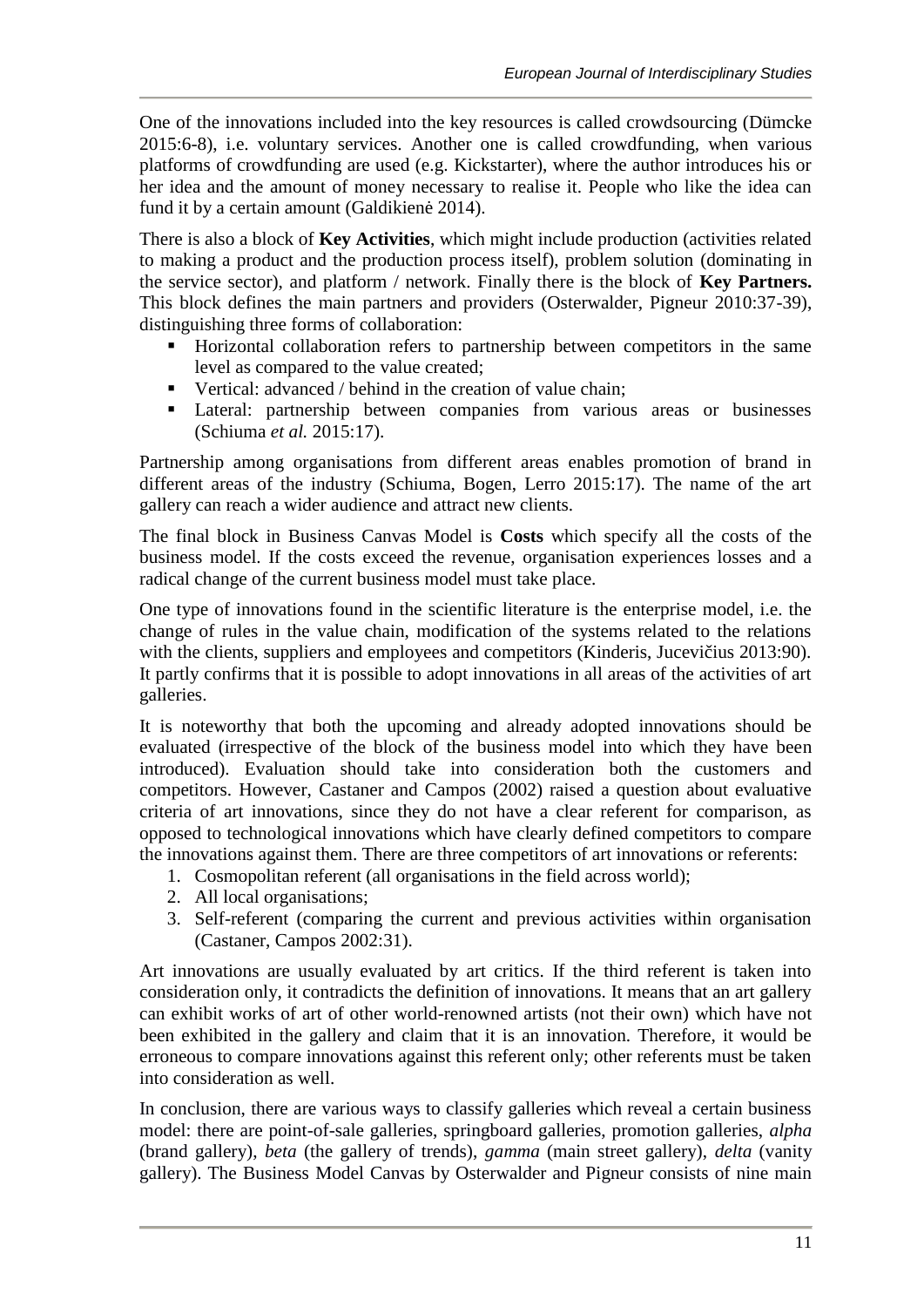blocks: Value Proposition, Customers, Customer Relationships, Channels, Key Activities, Key Partners, Key Resources, Costs and Revenue. Customers form the core for the business model and they should be attracted by various means (e.g. gamification). Value Proposition defines what value is offered for the customer; industrial innovation model is one of the options. Channels block indicates resources through which the product / service reaches the customer. It is noteworthy that it is important for galleries to establish relationship with customers and maintain them in a variety of ways, like, for example, communicating with them directly. Revenue is the artery of a business model. The industry of art galleries can take advantage of franchise (which can be assigned to the block of main resources, defining the most important ones). The main innovations are the following: crowdsourcing and crowdfunding. Key Activities are characterised in accordance with production, problem solution and platform / network. This block is followed by the Key Partners block, which describes the main partners and providers. There are also three forms of collaboration: horizontal, vertical and lateral. Innovations can be adopted in all of these blocks.

# **5. Art Galleries' Attitudes towards Innovations and their Adoption Opportunities**

The opportunities to adopt innovations in business models of art galleries have been analysed though method of empirical research designed to analyse the attitude of art galleries towards innovations, their usefulness and realisation opportunities. The aim of research is to analyse the attitude of art galleries towards innovations, benefits and realisation opportunities in the business model.

Quality research and case study have been conducted and target selection of cases (innovative art galleries) has been applied. Taking into consideration the research ethics, the names of art galleries were omitted. The study deals with two art galleries from Lithuania, and one art gallery from Brazil and Sweden. Data analysis uses the names of the countries. Art galleries are similar in size (in accordance with the number of employees). It is noteworthy that in this study, an innovative art gallery is a gallery which generates and adopts innovations (e.g. uses IT in sales, participates in art fairs, their activities and works of art are described favourable by art critics and other criteria). A gallery is not only a location, where works of art are exhibited and sold.

The informants were the managers of art galleries and their representatives which can provide the most accurate information on adoption of innovations in their galleries. The data has been collected using the interview method via direct or indirect contact, depending on the location of the gallery. According to the number of participants, it has been an individual interview. The questionnaire has been semi-structured and formed in accordance with the Blocks of Business Canvas Model defined in the previous part. The data collected have been analysed using the table of categories and content analysis.

The research conducted has revealed that art galleries analyse the needs of society, market and learn from other experiences. However, it raised a question: whether the customer plays the most important role in the field of the visual art? If an art gallery trades only in works of art that are demanded by the customers and the works created by an artist will reflect only customer demand, it poses threat to the quality of art, the trends of its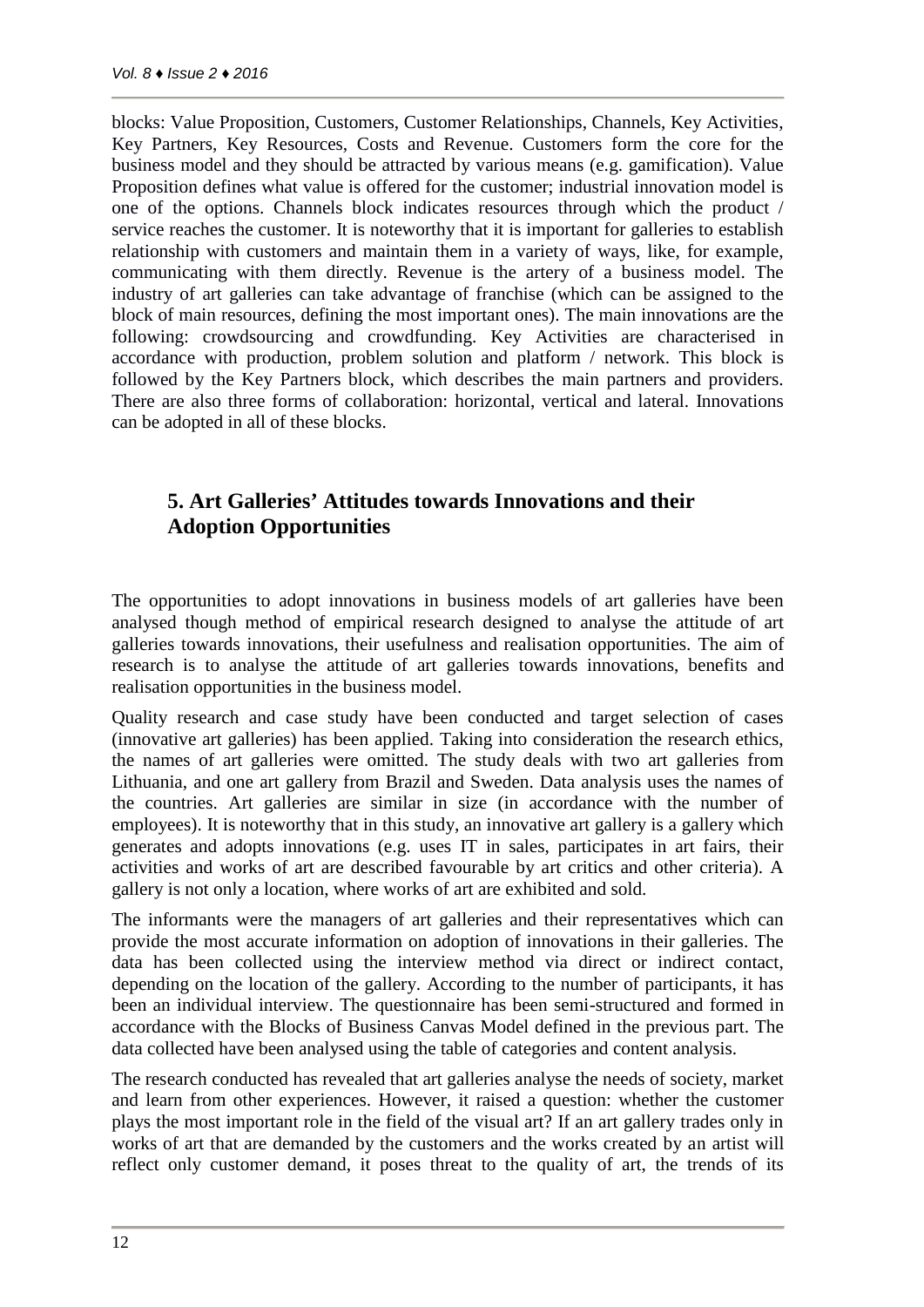development, art education, etc. All of it depends on education of customer and his/ her understanding of art. A work of art is a complex creation; therefore, galleries must consider the employment of educational art programmes. However, it is possible to create and take advantage of innovations after the analysis of social needs, which will help to attract the customer.

It is noteworthy that art galleries have defined their visitor segments and they are depicted in **Figure 5**.

|  | <b>Figure 5. Segments</b> |  |
|--|---------------------------|--|
|--|---------------------------|--|

| <b>CONSUMER</b> |                                                         |                                                          |                       |                  |                |                 |  |  |  |
|-----------------|---------------------------------------------------------|----------------------------------------------------------|-----------------------|------------------|----------------|-----------------|--|--|--|
| Society         | Intelectual,<br>whose income is<br>above the<br>average | Local / Regional<br>and National<br><b>Public Sector</b> | Private<br>collectors | Art<br>Community | <b>Museums</b> | Art<br>Auctions |  |  |  |

Source: compiled by the author.

According to **Figure 5**, the segment distinguished by the galleries is the Society. This segment is a very wide one, because it encompasses all people interested in art who do not buy works of art or those who are not even interested in art, etc. It can be said that this segment should be narrowed down, but art galleries also perform the educational function; therefore, they must be oriented at the customer who is not interested in art but which one day might become interested and even become the buyer of the works of art. This segment mostly comes into focus organising various events, programmes, exhibitions, etc. When trading in the works of art, galleries mostly focus on an intellectual customer with average or above-average income. Another target audience is private collectors. Most of art galleries that trade in high quality professional art, especially the ones by acknowledged artists, focus on this segment. As it is evident from the figure, there is an art community segment as well. It is a wide segment, yet it is narrower than that of the society because it includes only customers interested in art. Another segment important to art galleries includes museums which are important to galleries that work with globally acknowledged artists. However, the gallery must be already established.

The segments identified reveal that art galleries try to attract as wider audience as possible. However, when it comes to the sale of works, the focus is on a customer with above-average income, private collectors and other potential buyers. It is noteworthy that educational activity can attract and educate a new segment of customers. Therefore, the aim is to generate and realise innovations that would allow changing the behaviour of potential buyers through education.

When it comes to the blocks of **Channels** and **Customer Relationship**, the galleries that participated in a study have revealed that they use a variety of channels and ways of communication (through IT, etc.). However, exhibitions, art fairs and programmes taking place in a gallery are also treated as channels and maintaining relationship. However, the function of maintaining relationship also serves as an encouragement to purchase a work of art. It has been noticed that the greatest space for innovations to appear is the Internet and that galleries have not taken advantage of it to the maximum. Moreover, innovations are usually implemented by IT specialists, later adapting their innovations to the activities of the gallery. It can be said that collaboration between art galleries and IT organisations can be significantly beneficial when offering the value to a customer.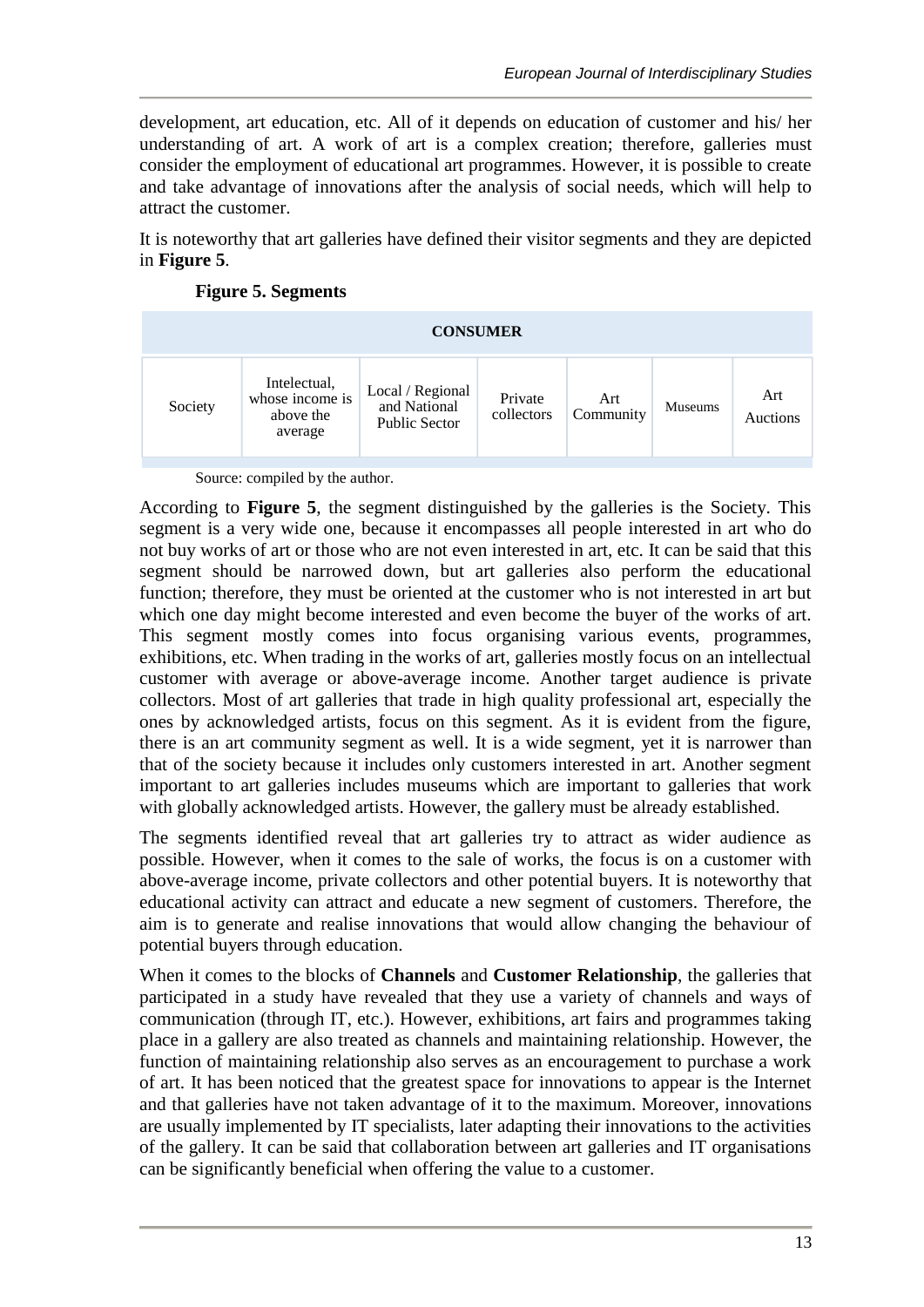It is noteworthy that art galleries earn the trust of customers through various programmes, shows and exhibitions they host. When customers know what the gallery believes in, then it becomes easier to maintain good relationship with them and to adopt innovations as well.

Analysis of the sources of revenue has revealed that the greatest revenue of art galleries comes from the sale of works. The sources of income also depend on the legal status of the gallery. For example, one gallery from Lithuania that participated in research is a (non-profit) public enterprise that receives income from project activities (support from various funds), publishing, and 2% income tax paid by the citizens. In the percentage, the largest part of income comes from project activities, and the trade in the works of art is in the second position. The status of this gallery indicates that it is a non-profit institution; therefore, it aims at exploiting the entire amount. If a gallery is, for example, a limited liability company, its main source of income will be the sale of the work of arts. Moreover, the income of galleries and acquisition of funds depend on the current state policy. For example, a gallery from Sweden participating in research receives a constant co-funding from region.

Adoption of innovations in art galleries is mostly based on financial and human resources. However, it is noted that art galleries face poor development of entrepreneurial and managerial skills. Financial resources might also become a problem quite often and they are necessary when creating innovations. This happens because the free market of art is not a perfect one; semi-public goods and creativity must fight commerce and other factors puts it at a disadvantage. In this case, the state should provide adequate support for innovations, both direct and indirect (through the legislative framework, for example, tax deductions for those who support art projects). Funding can be received from private sponsors, European Union and other funds, loans and other sources. As it has already been mentioned before, funding depends on the legal status of the art gallery and the current art policy and market of a specific country. Private and public funding can be combined. Only after a careful planning of resources it is possible to think of adapting innovations to one's operations.

Galleries attempt to apply more modern smart operations. Smart support operations refer to practice arising from the private business but used in the art sector, for example, outsourced book-keeping or work with freelancers. It is a part of outsourcing, delegating tasks to be performed in another organisation; share services might also be used, i.e. a certain group of organisations might be gathered, then enabling "friends" to work towards the common goal (Royce 2011:31-35). Galleries mostly take advantage of the services of freelance curators.

It is noteworthy that artists are resources as well, attributed to the category of human resources. Artists are selected for the work with the gallery in accordance with the quality of works; the attempt is also made to control the artist (signing of the contract stating that the gallery represents an artist, etc.). According the representatives that participated in research, opportunities for innovations to occur and implement them are possible in all areas of resources.

The research conducted has revealed that the value proposed by art galleries is a creative and professional art, understanding of art, etc. It is the value that arises from art and the work of art. Galleries consider that most opportunities to adopt innovations are related to the representation of the product, for example, the use of digital technologies.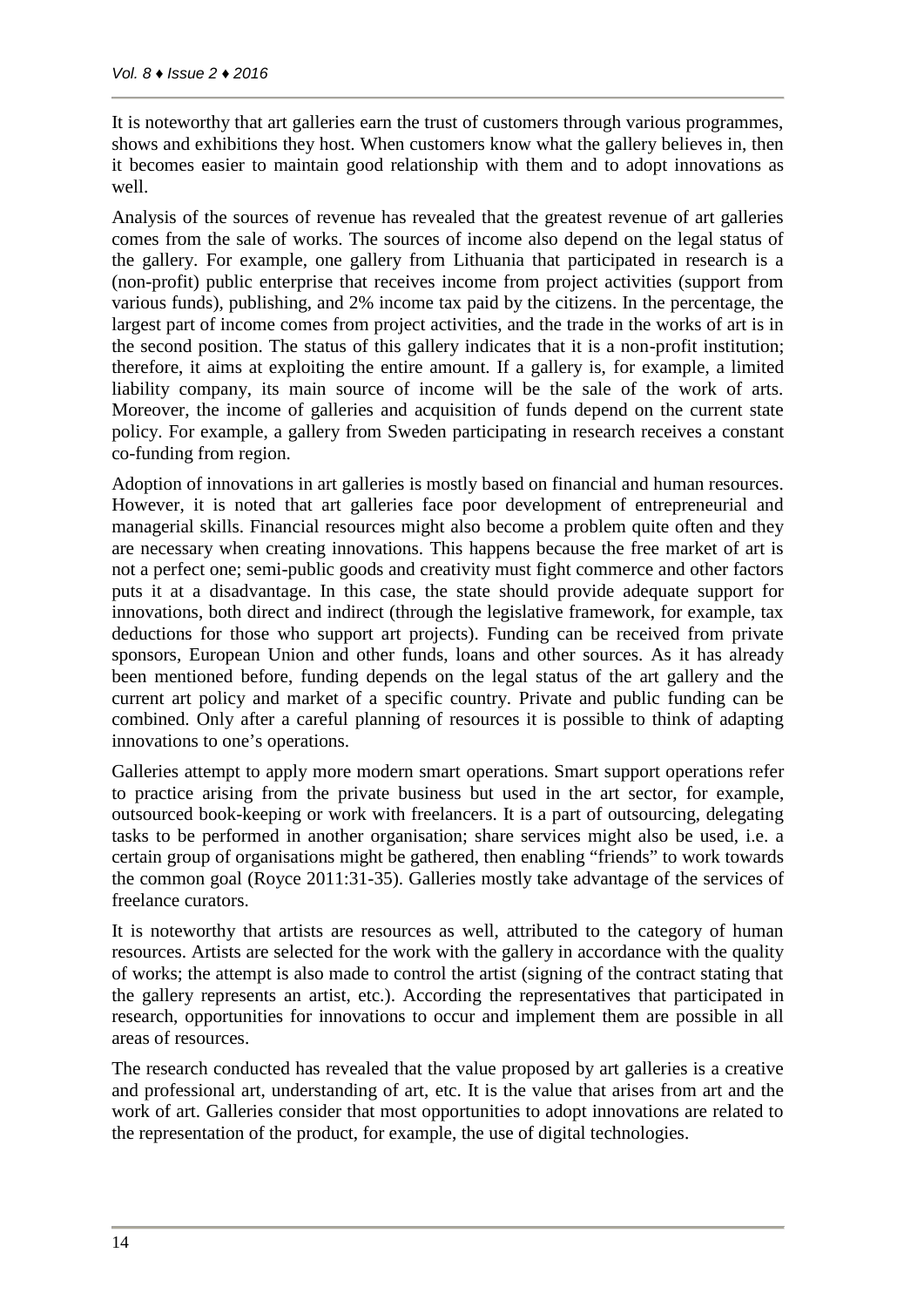The research has revealed that the key activities of the galleries include projects, organisation of exhibitions, sale of the works of art, participation in art fairs, various events, various types of cooperation related to education, etc. As it has already been mentioned, partnership is a very important area in the field of art, especially collaboration with other areas of business (not from the area of art). **Figure 6** presents gallery partners.





Source: compiled by the author

**Figure 6** reveals that collaborations take place with other art galleries, science institutions and enterprises of traditional business. A gallery from Lithuania has noticed that collaboration is usually based on the principle of trade. However, collaboration with science institutions takes the form of participation in various project activities. The representative of a gallery in Brazil has noted that greatest opportunities to create and realise innovations become possible collaborating with institutions that aim at providing different experiences for artists, for example, residencies for artists. Such collaboration contributes greatly to the creation of art innovations. All galleries collaborate with different institutions and realise that it helps to adopt innovations, yet what they lack for the said adoption is time and financial resources. Financial resources are the most notable problem of art galleries, but a creative solution of a problem becomes an innovation. A partnership can create a new business model. For example, an art gallery that collaborates with a chain of restaurants might enter into the contract on the basis of which there will be a café established in the gallery and this will be mutually beneficial for both parties.

The analysis of **Costs** block in the Business Model Canvas has revealed that the main costs of art galleries are the following:

- Wages;
- **Utilities:**
- State taxes;
- Costs for organisation of exhibitions (insurance of works, transportation, etc.).

One of Lithuanian galleries has noticed that the highest percentage of costs consists of organisation of exhibitions followed by the wages.

The costs also include additional costs required to adopt the innovations. Usually the costs of art galleries constitute a large percentage of gallery's income. Sometimes income and costs are similar. Therefore before adoption of innovations, the art gallery must perform accurate calculation determining the benefits brought by the innovations in order for the innovation to be as beneficial as possible.

The administration of art gallery that develops innovation activities also plays an important role, especially in case of a small gallery, where the entire administration comprises of the sole director. This has been confirmed by art galleries that participate in research. The representative of the Lithuanian gallery confirmed that all innovations and actions are usually initiated by the manager. Therefore, innovation process depends on the experience and skills and other innovation-related aspects and qualities possessed by the manager. As a result, the manager carries great responsibility.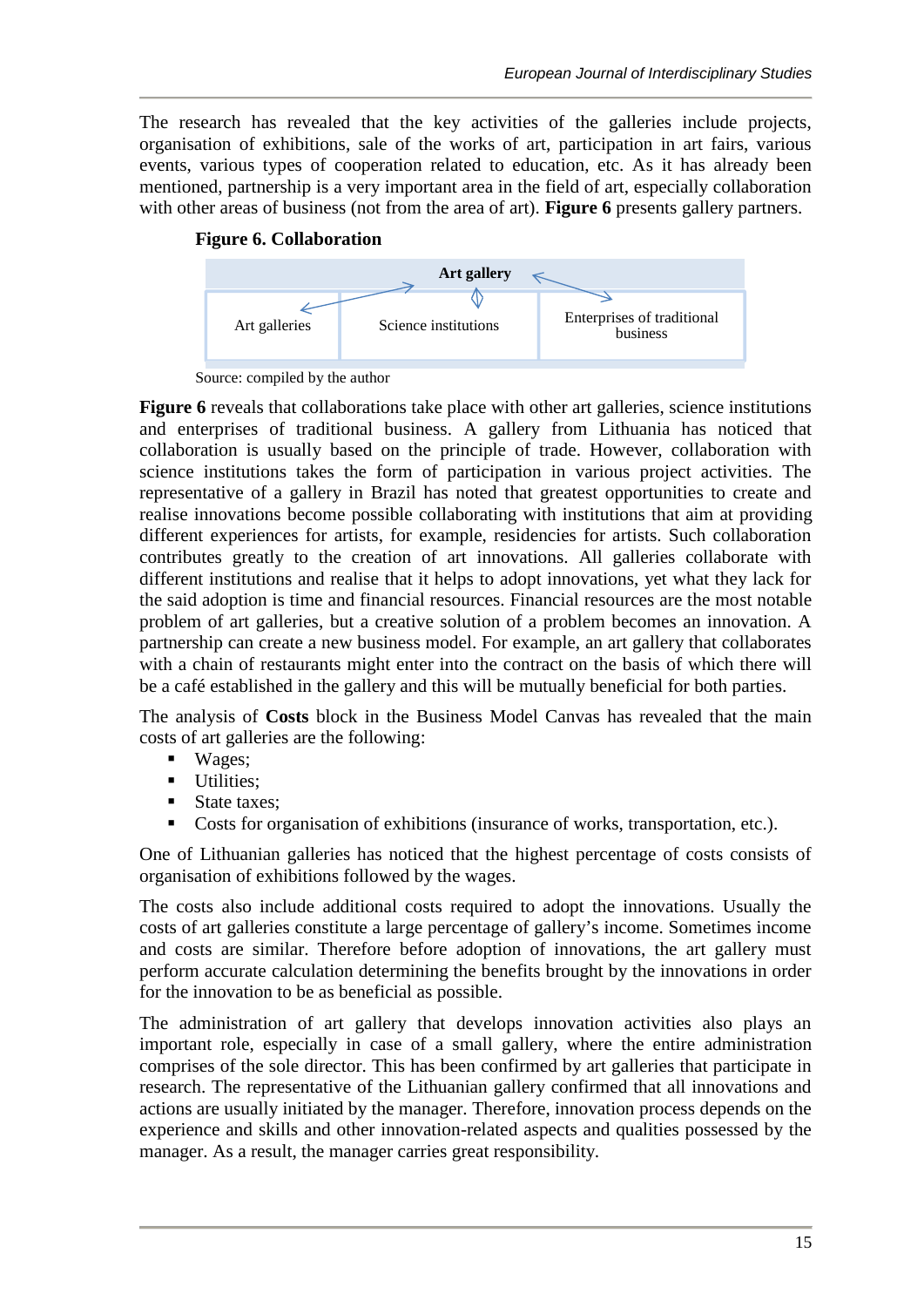In conclusion, art galleries analyse the needs of society, market and learn from other experiences. The following customer segments can be distinguished: Society, an Intellectual Segment the Income of which is above the average, Local / Regional and National Sector, Private Collectors, Art Community, Museums and Art Auctions. Innovations generated and adopted would allow changing the behaviour of new purchasers through education. The greatest space for innovations to appear is the Internet. Adoption of innovations requires human and financial resources. The problem of financial resources is encountered most often. Art galleries try to adapt the most modern support operations. The value offered by galleries is a high-quality professional art and knowledge related to it, while opportunities for innovation lie in the presentation of a product. Art galleries communicate with other art galleries, science institutions, enterprises conducting traditional business thus allowing the generation of innovations. Usually in a gallery, innovations are initiated by its director; therefore, he or she is carries most of responsibility for innovation activities.

## **6. Conclusion**

Innovation process is a certain sequence of actions; one of its aims is to generate and implement innovations. Innovation process consists of the following main elements / stages: environment screening, idea generation, followed by evaluation, selection, implementation and launch of an idea and, finally, monitoring and evaluation of all stages completed. Innovation process is followed by continuous learning. Process stages must be implemented as soon as possible, because market and competition develops very rapidly. Innovative process is cyclical and uninterrupted. The Pentathlon Framework consists of five elements: innovation strategy, ideas, priorities, implementation, people and organisation. Innovation competence consists of information assurance, innovation expertise, performance evaluation; these elements are integral to management; management in its turn consists of planning, organizing, working with people, and controlling. All of these stages form the management system of innovation process.

A successful adoption of innovations depends on external and internal environmental factors. Adoption of innovations in art galleries depend on the art director and leader who plans the innovative activities. In order to foster creativity, the culture in organisation must be suitable for it. The aspects of atmosphere in an organisation are the following: Interpersonal Relationships; Nature of Hierarchy and Work, and Support and Reward.

There are various ways to classify galleries which reveal a certain business model: there are point-of-sale galleries, springboard galleries, promotion galleries, *alpha* (brand gallery), *beta* (the gallery of trends), *gamma* (main street gallery), *delta* (vanity gallery). A business model reveals how an organisation creates value and organises its resources to generate it. The Business Model Canvas consists of nine main blocks: Value Proposition, Customers, Customer Relationships, Channels, Key Activities, Key Partners, Key Resources, Costs and Revenue. Innovations can be implemented in all of the blocks. Customer is at the core of the business model. Customers form the core for the business model and they should be attracted by various means (e.g. gamification). Value Proposition can be based on quality or quantity. The Channels block indicates the way through which the value is introduced. Relationship with customers can be direct and indirect. Revenue is the artery of a business model. There are various innovations possible, for example innovative system for purchasing works of art, or franchise (which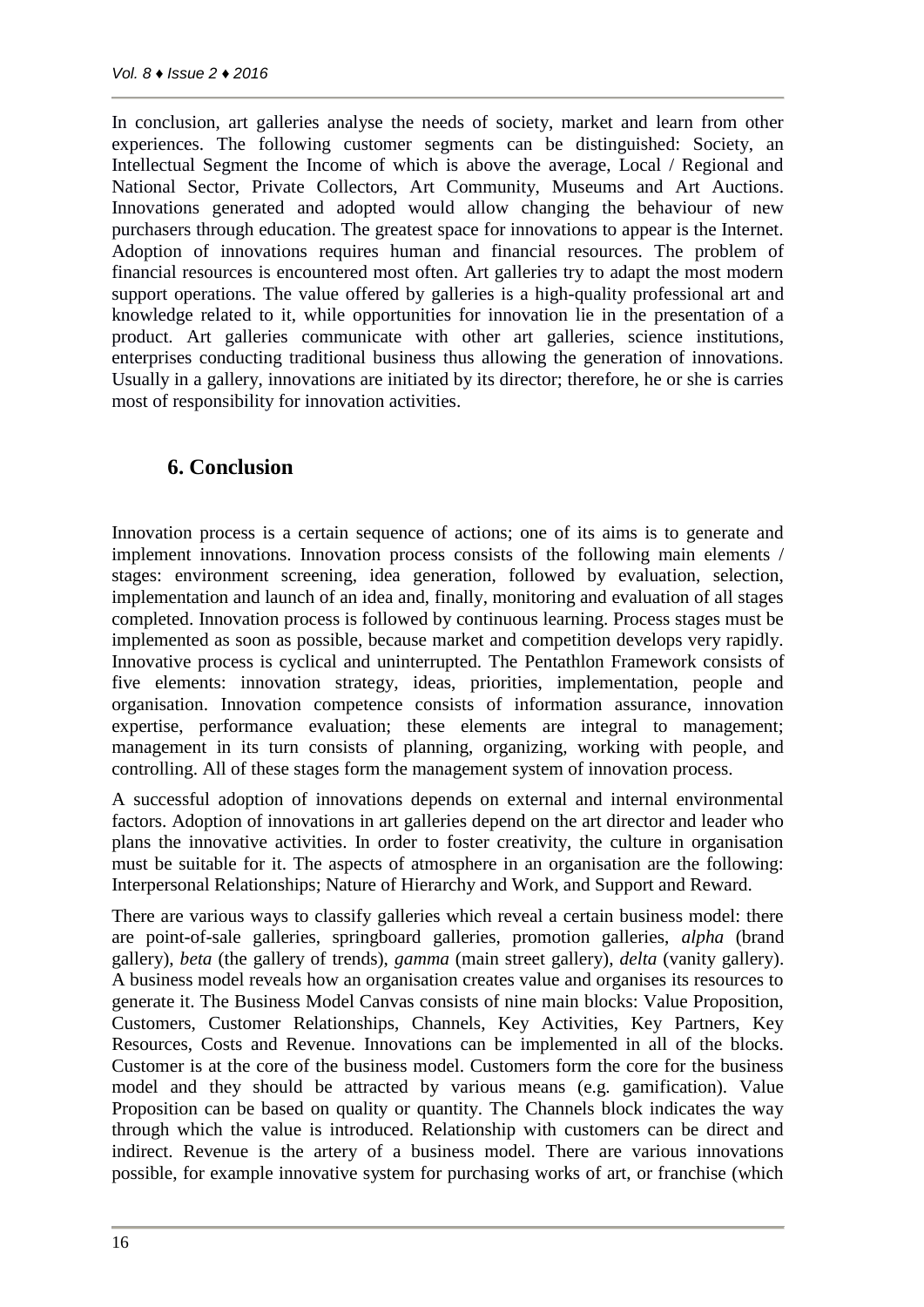can be assigned to the block of Key Resources). The resources are categorised into human resources as well as material, financial and intangible resources. Key Activities are characterised in accordance with production, problem solution and platform / network. There are also three forms of collaboration: horizontal, vertical and lateral. The block of Costs defines all costs of the business model. It is noteworthy that both the upcoming and already adopted innovations should be evaluated.

Art galleries analyse the needs of society, market and learn from other experiences. The following customer segments can be distinguished: Society, an Intellectual Segment the Income of which is above the average, Local / Regional and National Sector, Private Collectors, Art Community, Museums and Art Auctions. Innovations adopted would allow changing the behaviour of new purchasers through education. The greatest space for innovations to appear is the Internet. Adoption of innovations requires human and financial resources. The problem of financial resources is encountered most often. Art galleries try to adapt the most modern support operations. The value offered by galleries is a high-quality professional art and knowledge related to it, while opportunities for innovation lie in the presentation of a product. Art galleries communicate with other art galleries, science institutions, enterprises conducting traditional business thus allowing the generation of innovations. Usually in a gallery, innovations are initiated by its director.

### **References:**

Ahmed, P.K. (1998): Culture and climate for innovation. *European Journal of Innovation Management,* 1(1):30-43.

Bakhshi, H., Throsby, D. (2010): *Culture of Innovation: an Economic Analysis of Innovation in Arts and Cultural Organisations.* London: NESTA.

Bandzevi ien , R. (2011): *Inovacij vadybos psichologija*. Vilnius: Mykolo Romerio universitetas.

Castaner, X., Campos, L. (2002): The Determinants of Artistic Innovation: Bringing in the Role of Organizations. *Journal of Cultural Economics,* 26:29-52.

Catalunya Innovacio (2003): *Innovation Management Guide. Part II: Project Management.* Barcelona: ACV ediciones.

ernevi i t , J., Strazdas, R. (2013): Meno inkubatori vaidmuo, pl tojant sistem inovacijas. *Coactivity: Philosophy, Communication,* 22(2):126-136.

Coblence, E., Sabatier, V. (2014): Articulating growth and cultural innovation in art museums. The Louvre's business model revision. *International Studies of Management and Organization,* 44 (4):9-25.

Dodgson, M., Gann, M., Phillips, N. (2014): Perspective on Innovation Management. From Dodgson, M., Gann, D.M., Phillips, N. (ed.), 2014. *The Oxford Handbook of Innovation Management.* United Kingdom: Oxford University Press, 53-68.

Dümcke, C. (2015): New Business Models in the Cultural and Creative Sectors (CCSs). European Expert Network on Culture (EENC).

Galanakis, K. (2006): Innovation process. Make sense using systems thinking. *Technovation* 26:1222-1232.

Galdikien, L. (2014): "Swedbank" vyresnioji ekonomist Laura Galdikien : Minios finansavimas – išeitis verslo pasaulio mažiesiems [interactive]. https://www.swedbank.lt/lt/articles/view/2012.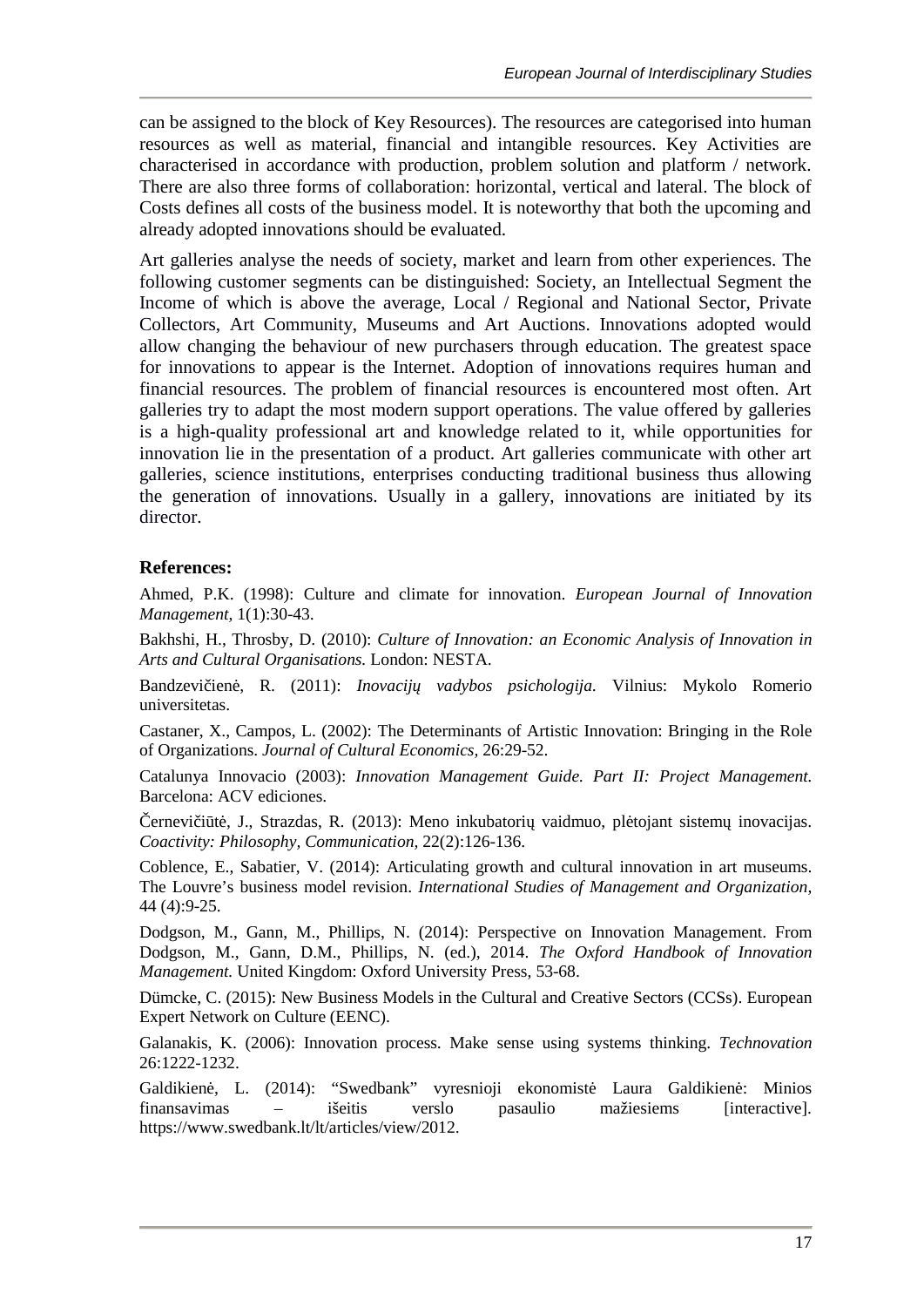Garrido, M.J., Camarero, C. (2010): Assessing the impact of organizational learning and innovation on performance in cultural organizations. *International Journal of Non-profit and Voluntary Sector Marketing,* 15:215-232.

Gatautis, R. (2015): "Norint ilgalaiki santyki su vartotoju – reikia sužaidybinti organizacij veiklas" [interactive], KTU 2015. http://ktu.edu/lt/ziniasklaidai/naujiena/rimantas-gatautis-norintilgalaikiu-santykiu-su-vartotoju-reikia-suzaidybinti-organizaciju-veiklas.

Giesen, E., Berman S.J., Bell, R., Blitz, A. (2007): Three ways to successfully innovate your business model. *Strategy & Leadership,* 35(6):27-33.

Goffin, K., Mitchell, R. (2005): Innovation Management: Strategy and Implementation using the Pentathlon Framework [pdf]. http://www.som.cranfield.ac.uk/som/dinamic content/media/knowledgeinterchange/booksummaries/getabstract\_tutorial/media/Innovation%20 Management/summary.pdf

Hagoort, G. (2001): *Meno vadyba verslo stiliumi.* Vilnius: Kronta.

Jakubavi ius, A., Strazdas, R., Ge as, K. (2003): *Inovacijos. Procesai, valdymo modeliai*, *galimybės.* Vilnius: Lietuvos inovacijų centras.

Kinderis, R., Jucevi jus, G. (2013): Verslo modelio inovacijos: tipologijos ir dimensijos vadybos teorijoje. *Ekonomika ir vadyba: aktualijos ir perspektyvos,* 1(29):84-95.

Lendel, V., Hittmár, Š., Siantová, E. (2015): Management of Innovation Processes in Company. 2nd Global Conference and Business, Economics, Management and Tourism (2014), *Procedia Economics and Finance*, 23:861-866.

Moureau, N., Sagot-Duvauroux, D. (2012): Four Business Models in Contemporary Art. *International Journal of Arts Management,* 14(3):44-56.

Orawski, R., Krollmann, J., Mörtl, M., Lindemann, U. (2011): Generic Model of the Early Phase of an Innovation Process Regarding Different Degrees of Product Novelty. *International Conference on Engineering Design, ICED11,* Technical University of Denmark.

Osterwalder, A., Pigneur, Y. (2010): *Business Model Generation*. New Jersey: John Wiley & Sons.

Pavitt, K. (2003): The Process of Innovation. From Fagerberg, J., Mowery, D., Nelson, R. (ed.), 2003. *Handbook on Innovation*. UK: Oxford University Press.

Pichlak, M. (2015): Innovation Generation Process and Its Determinants. *International Journal of Contemporary Management,* 14(1), 51-66.

Prabhu, J. (2014): Marketing and Innovation. From Dodgson, M., Gann, D. M., Phillips, N. (eds.), 2014. *The Oxford Handbook of Innovation Management.* United Kingdom: Oxford University Press, 53-68.

Preez, D.N., Louw, L. (2008): A Framework for Managing the Innovation Process. Conference Paper, conference: Management of Engineering and Technology, 2008. PICMET 2008.

Ragauskas, A., Krau ionien, M. (2008): *Inovacij vadyba. Mokomoji knyga*. Kauno technologijos universitetas

Resch, F.B.M., (2011): Management of Art Galleries – Business Models. *Dissertation no. 3927.* Germany: University of St. Gallen.

Royce, S.J. (2011): Business models in the visual arts: an investigation of organisational business models for the Turning Point Network and Arts Council England [pdf].

Sapiegien, L., Juknevi jen, V., Stoškus, S. (2009): Inovacijų diegimo procesas: Šiaulių miesto gamybos moni atvej analiz . *Ekonomika ir vadyba: aktualijos ir perspektyvos*, 2(15):237-249.

Schiuma, G., Bogen, P., Lerro, A. (2015): Creative Business Models: Insights into the Business models of Cultural Centers in Trans Europe Halles.

Thom, N., Ritz, A. (2004): *Viešoji vadyba: inovaciniai viešojo sektoriaus valdymo metmenys.* Vilnius: Lietuvos teis s universitetas.